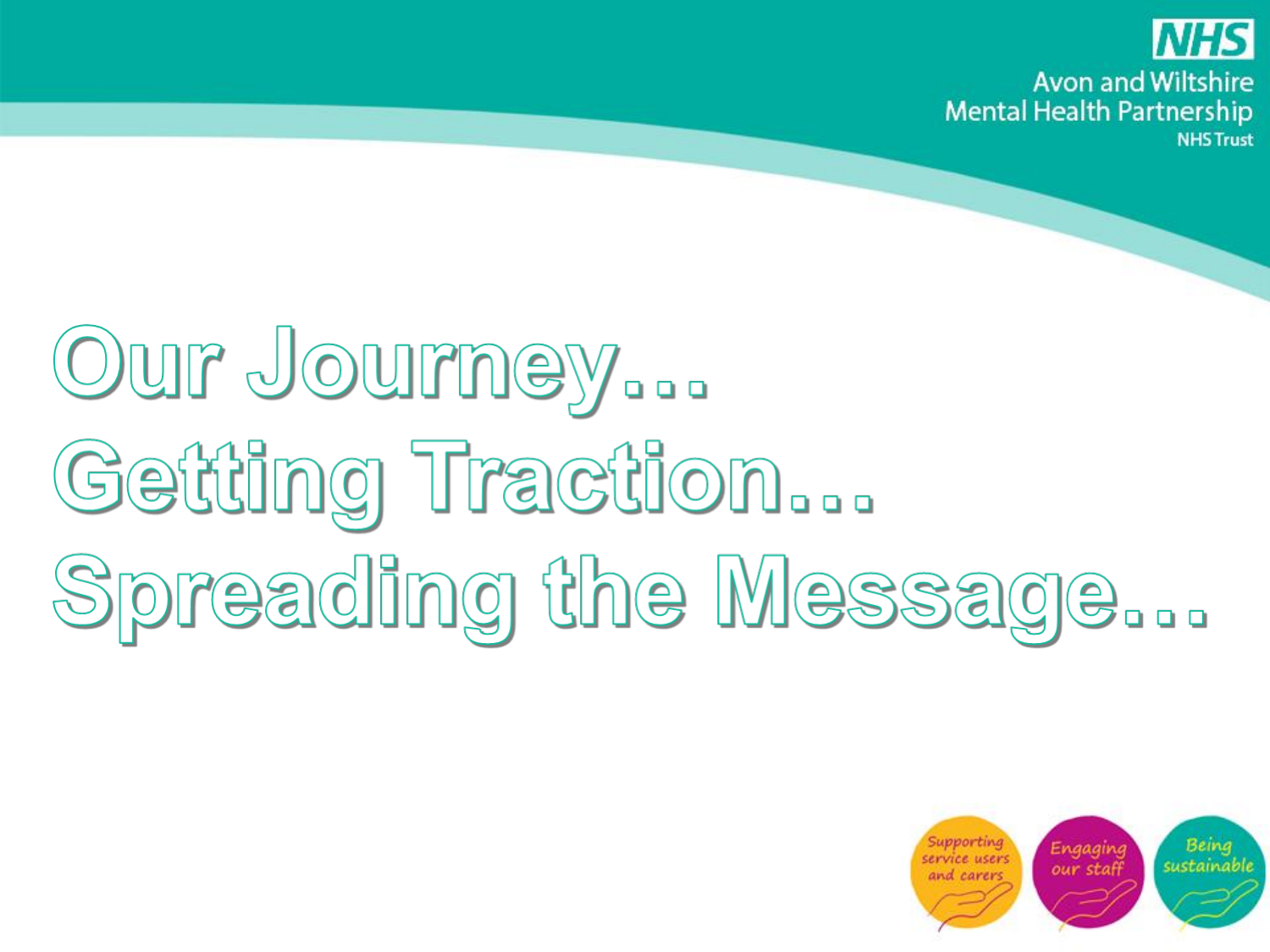

### Local & service wide

**Get the buy in at the beginning!!!**

#### **How we embedded it and made it stick:**

- Being repetitive
- Believing in the ideals
- Part of everyday conversations
- Involving all levels of MDT in project team

#### **Assessment level**

• Added to information given at gate keeping level

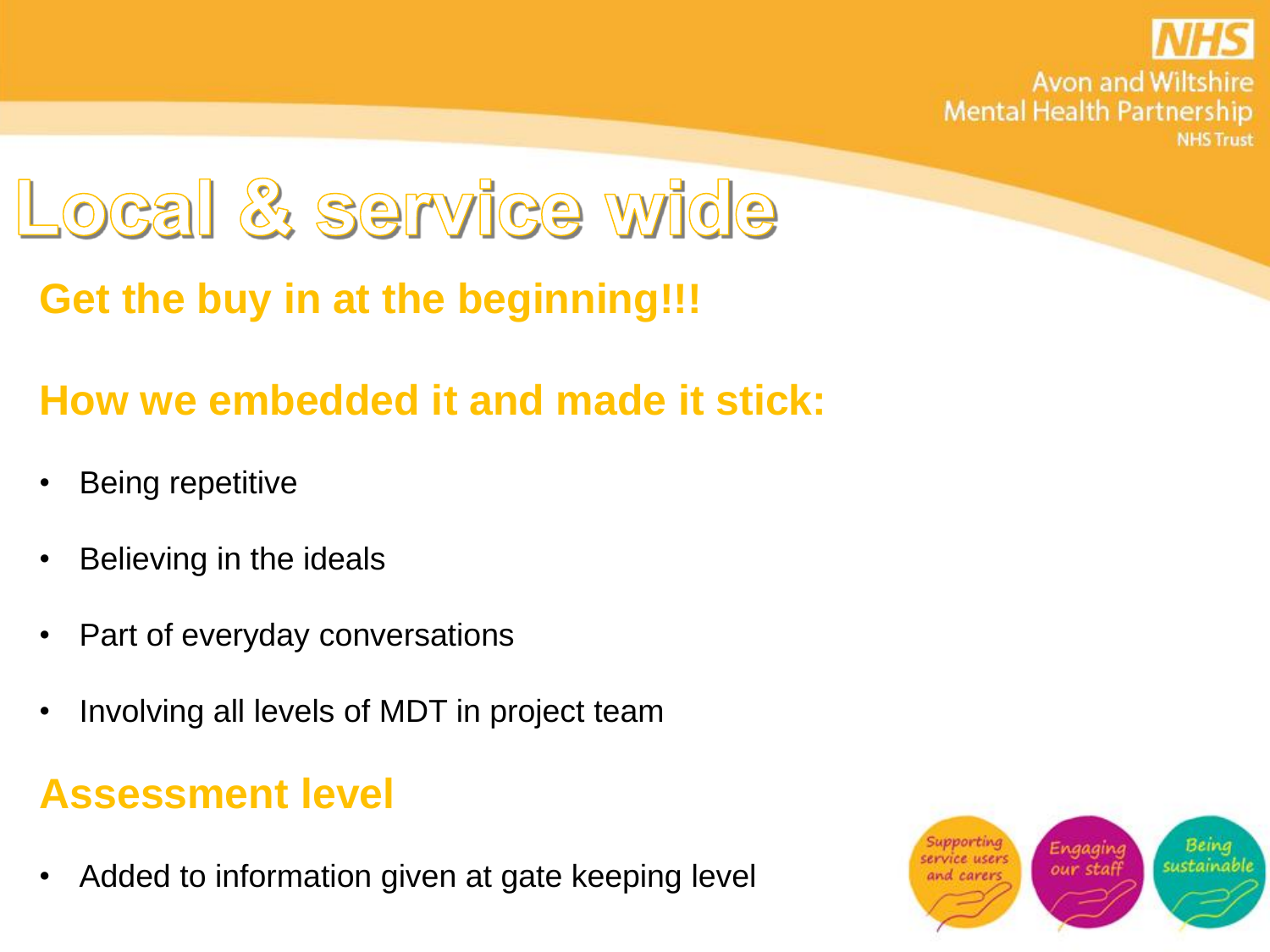

### Local & service wide

#### **Spreading it throughout the rest of our service**

- Using QI methodology to extend work to whole service (*6 Medium secure & 3 Low secure wards*)
- Brought on Service Quality & Performance Lead
- Use tools from Reducing Restrictive Practise (*RRP*) Programme on other wards
- Present at influential service meeting (*senior clinicians team meeting*)
- Cluster working (*acute cluster roll out & sharing practice*)
- Making a commitment for Bradley to be pilot area

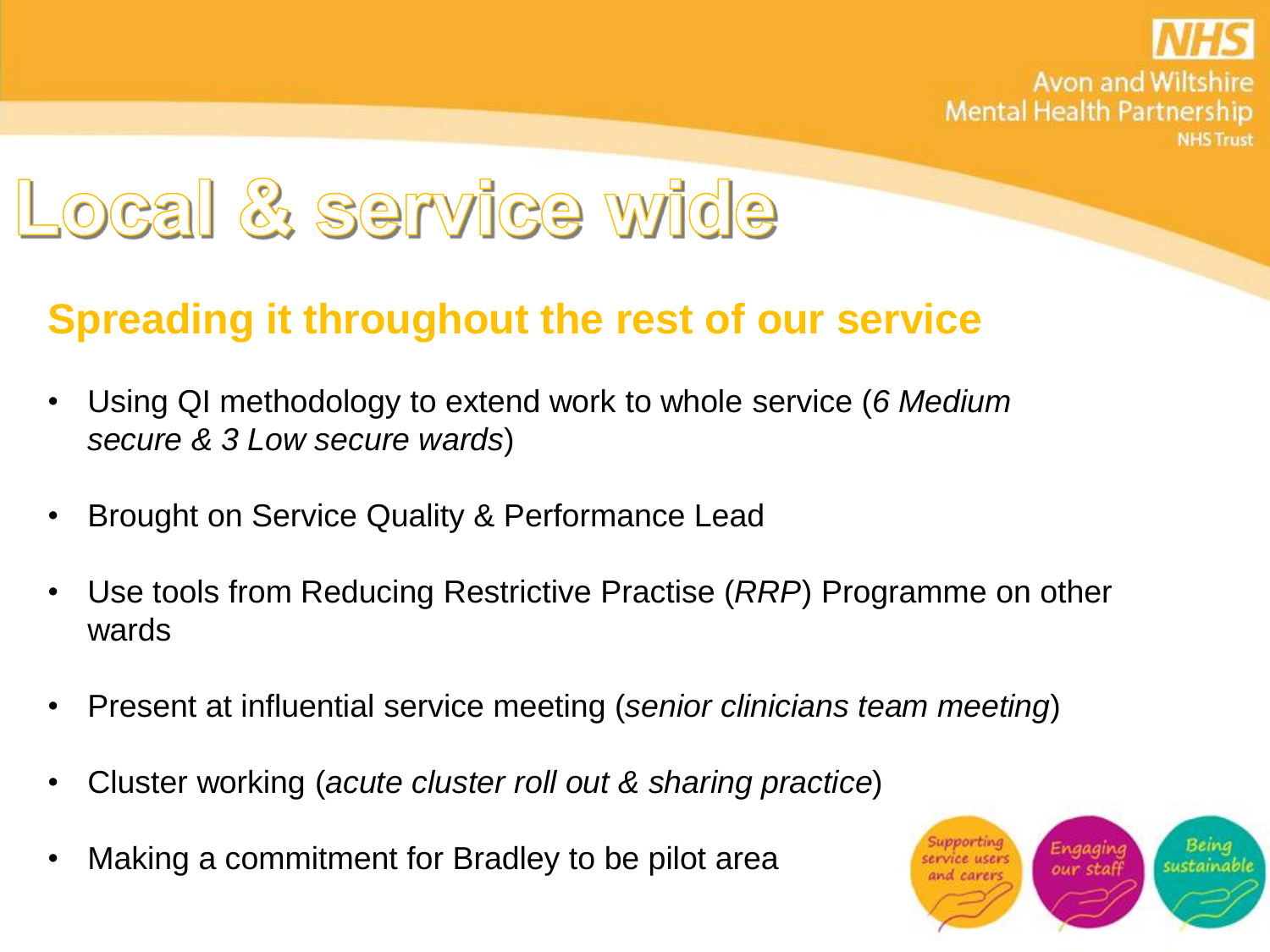

### Trust & Board Level

#### **Director of Nursing appointed as Trust Sponsor**

Local exposure in Trust

#### **Become key members of Trust RRP Board**

- Using RRP Project to influence Trust Board
- Intended roll out of safety cross across whole Trust

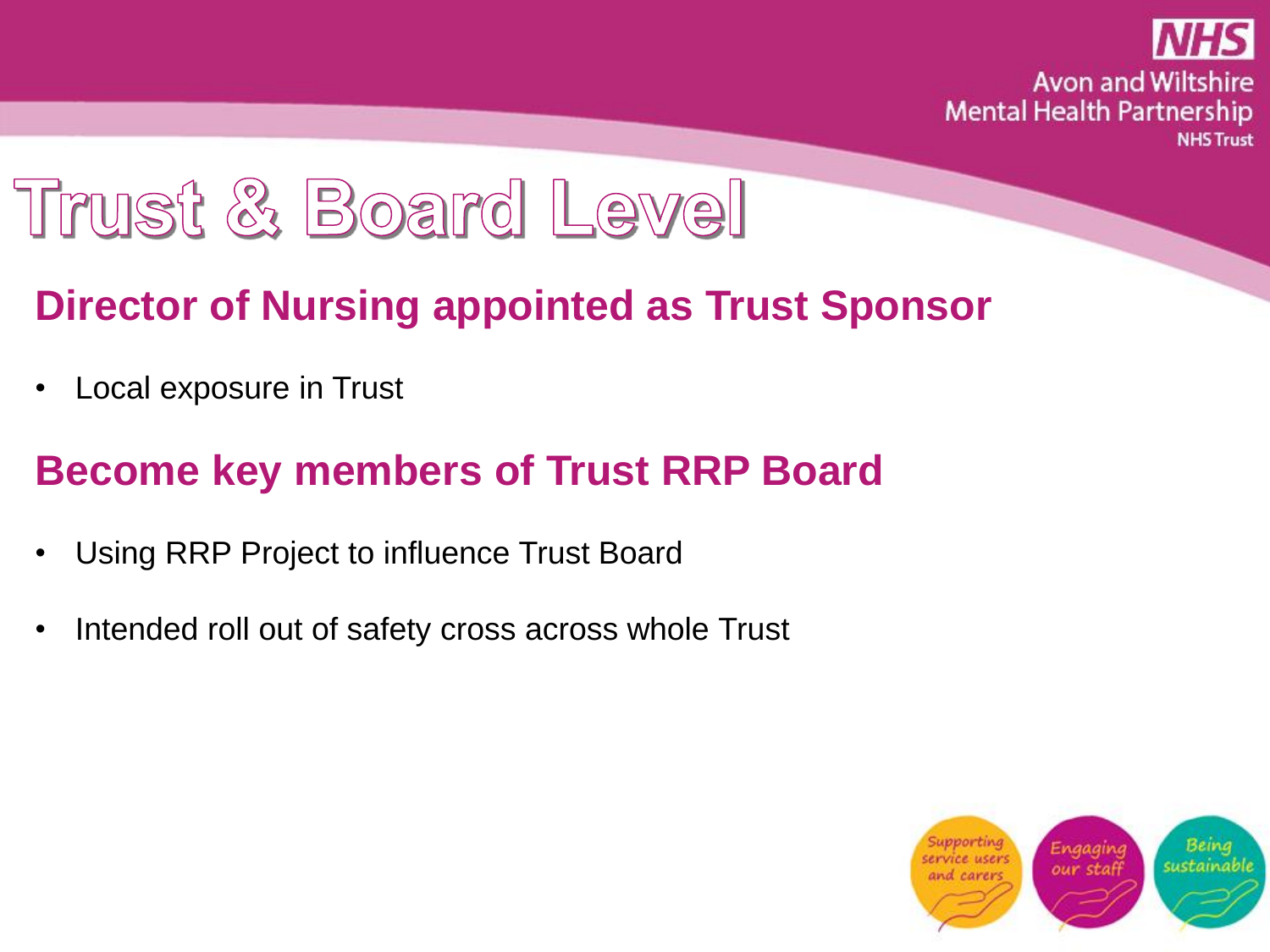

### Trust & Board Level

#### **Presented RRP project at Trust Listening into Action (LIA) Event**

- Attended by professionals across trust, including senior members of the Trust
- Explaining aims and ideas
- Example SU  $XX =$  powerful message

#### **Presented to the Trust Board of Directors and Executives**

- Provide clear info & message to non clinicians
- Help gain resources
- Gained buy in at the top level of the Trust